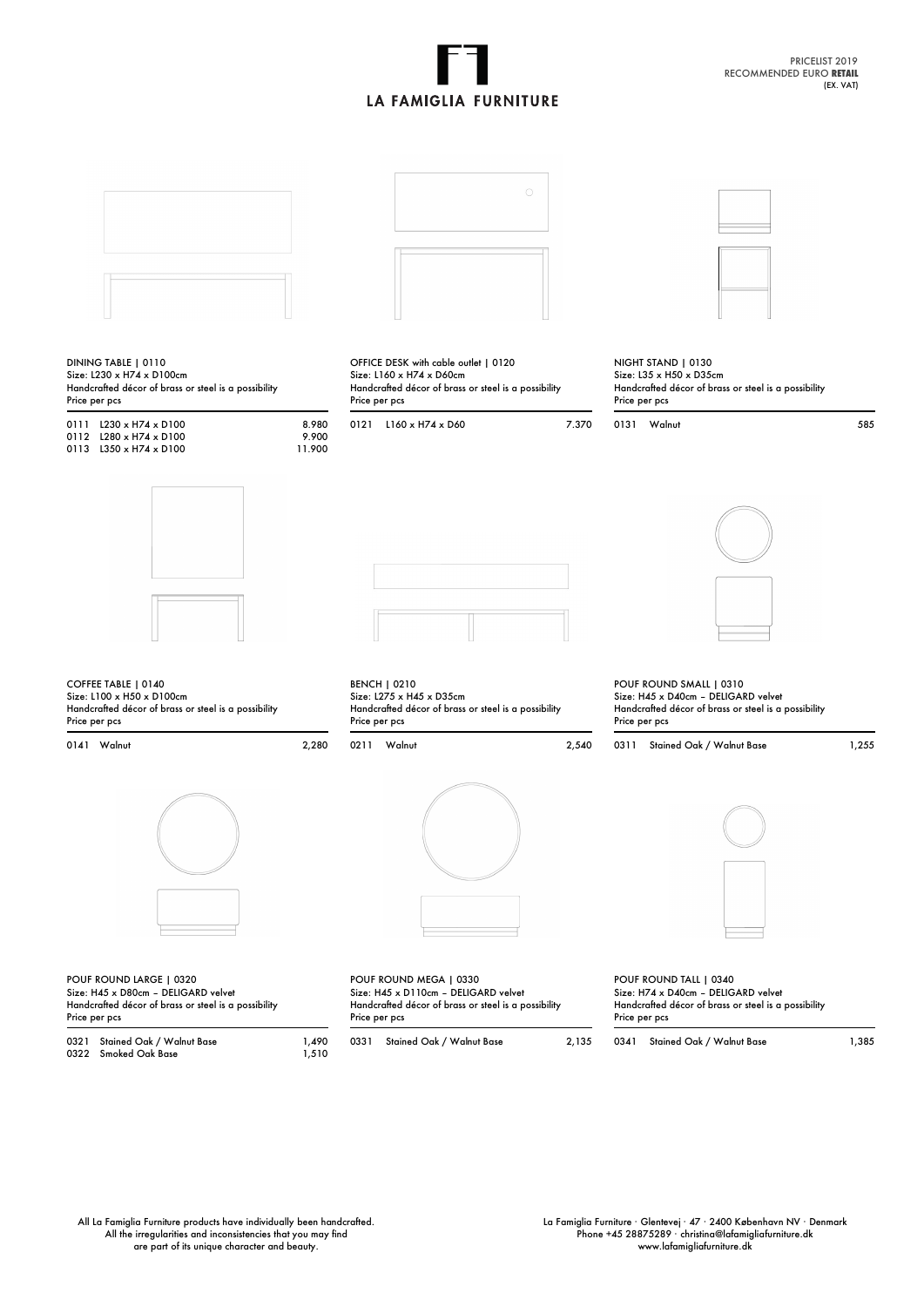## **LA FAMIGLIA FURNITURE**